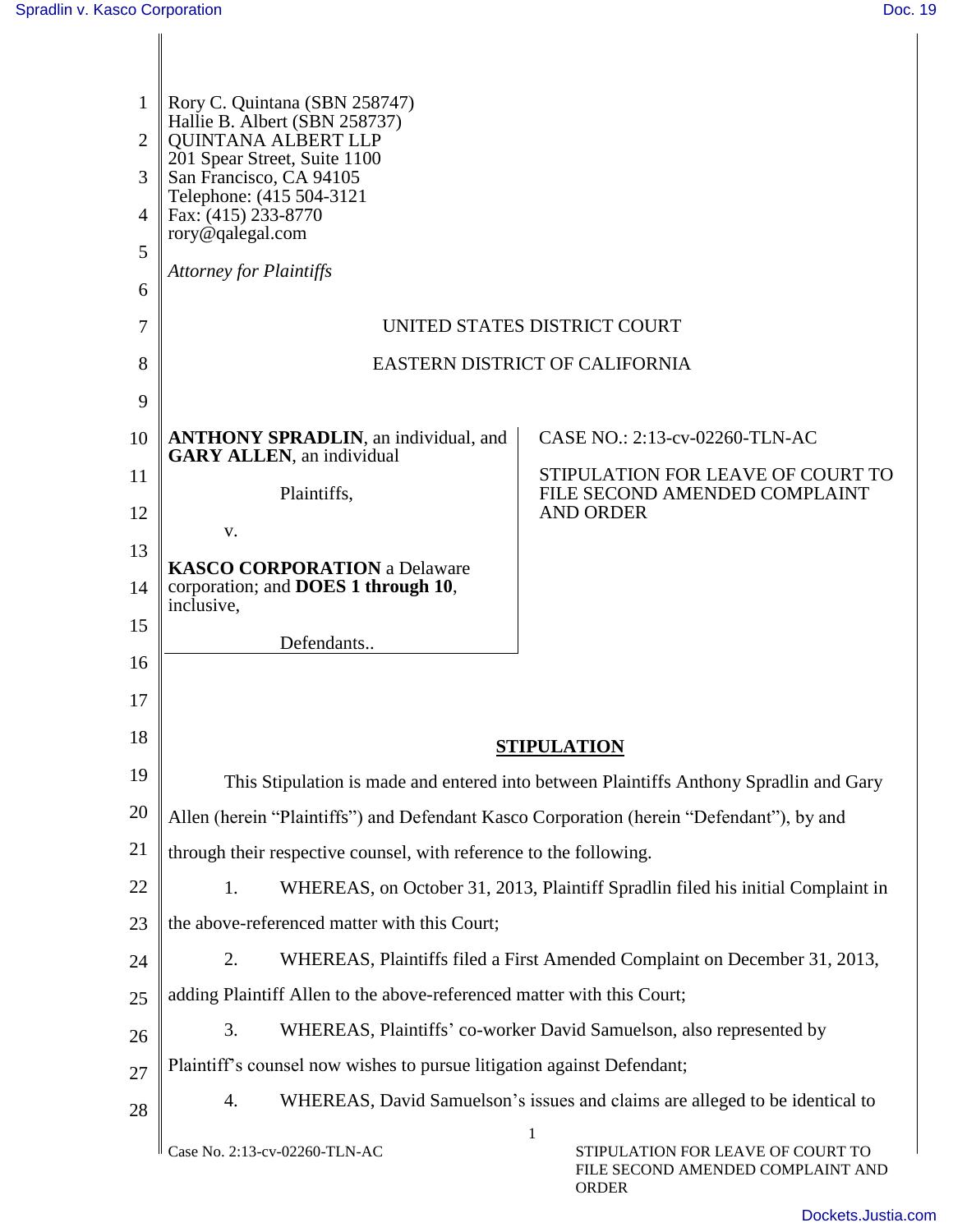| 1    those plead by Plaintiffs Allen and Spradlin; |
|----------------------------------------------------|
|                                                    |

| $\overline{2}$ | 5.<br>WHEREAS, it is in the interest of judicial economy to litigate Plaintiffs and               |  |  |
|----------------|---------------------------------------------------------------------------------------------------|--|--|
| 3              | Samuelson's claims together, subject to Defendant's right to request bifurcation;                 |  |  |
| 4              | WHEREAS, pursuant to Labor Code section 2699.3, on January 14, 2014,<br>6.                        |  |  |
| 5              | Plaintiffs notified Defendant and the Labor Workforce Development Agency (herein "LWDA")          |  |  |
| 6              | via certified mail of the specific provisions of the Private Attorney General Act (herein "PAGA") |  |  |
| $\overline{7}$ | California Labor Code § 2698 et seq. alleged to have been violated by Defendant.                  |  |  |
| 8              | 7.<br>WHEREAS, to date Plaintiffs have not been notified by the LWDA of its intent to             |  |  |
| 9              | investigate the alleged violations.                                                               |  |  |
| 10             | 8.<br>WHEREAS, pursuant to Labor Code section 2699.3 (a)(2)(C), Plaintiffs may, as a              |  |  |
| 11             | matter of right, amend their complaint to add a cause of action arising under the PAGA within     |  |  |
|                | sixty (60) days of the LWDA's decision not to investigate or thirty-three (33) days from the      |  |  |
| 12             | postmarked notice sent to the LWDA if there has been no response from the LWDA.                   |  |  |
| 13             | THEREFORE, IT IS HEREBY STIPULATED by and between the parties hereto,                             |  |  |
| 14             | through their respective attorneys of record that Plaintiff may file a Second Amended Complaint,  |  |  |
| 15             | a copy of which is attached hereto.                                                               |  |  |
| 16             | IT IS FURTHER STIPULATED that Defendant waives notice and service of the Second                   |  |  |
| 17             | Amended Complaint and shall have twenty-one (21) days from the filing the Second Amended          |  |  |
| 18             | Complaint to file a responsive pleading.                                                          |  |  |
| 19             |                                                                                                   |  |  |
| 20             | Dated: February 25, 2014<br><b>QUINTANA ALBERT LLP</b>                                            |  |  |
| 21             |                                                                                                   |  |  |
| 22             | By:____s/Rory C. Quintana                                                                         |  |  |
| 23             | Rory C. Quintana<br><b>Attorney for Plaintiff</b>                                                 |  |  |
| 24             |                                                                                                   |  |  |
| 25             |                                                                                                   |  |  |
| 26             |                                                                                                   |  |  |
| 27             |                                                                                                   |  |  |
| 28             |                                                                                                   |  |  |
|                | $\mathfrak{2}$                                                                                    |  |  |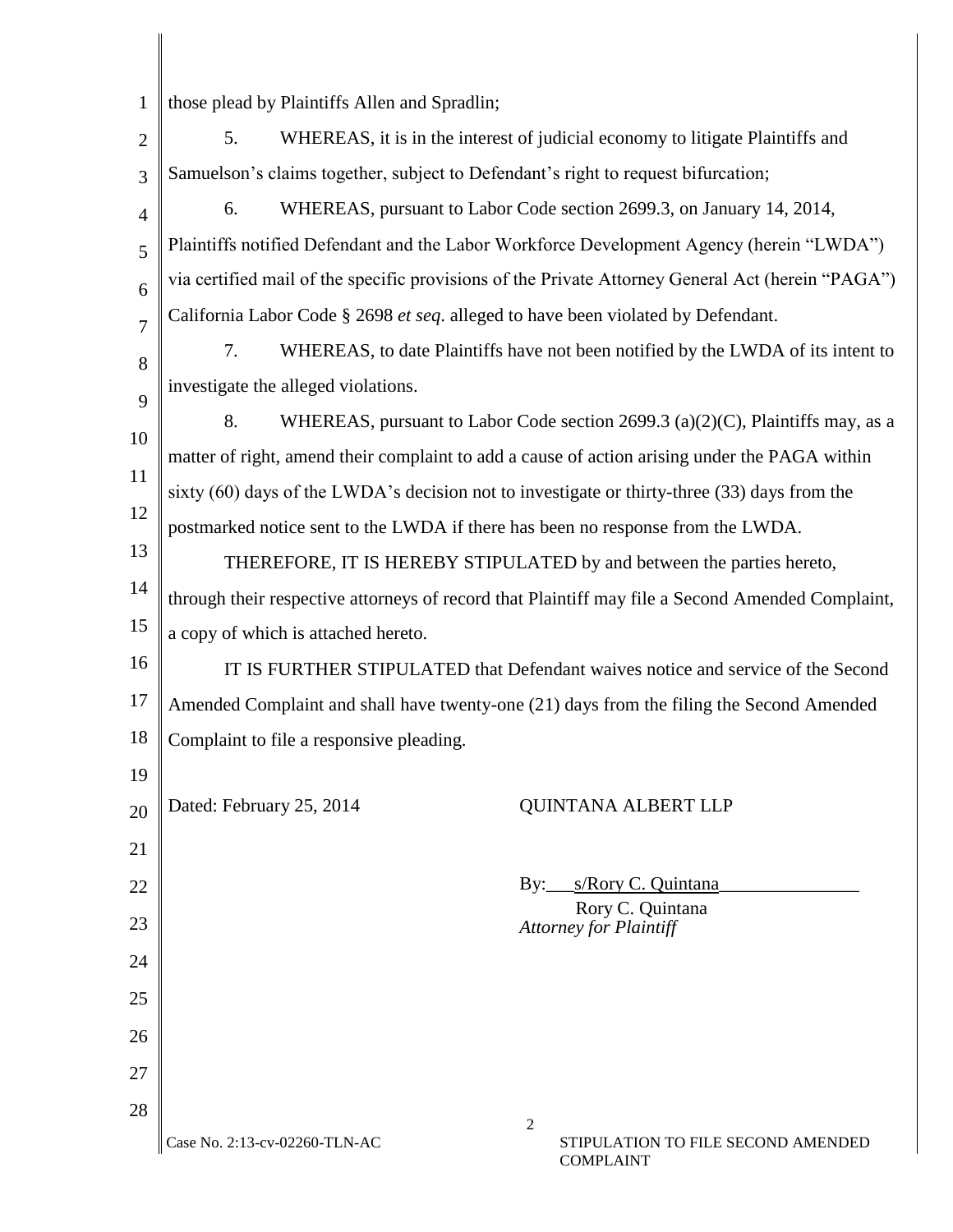| $\mathbf{1}$   | Dated: February 25, 2014      | BEST BEST & KRIEGER LLP                   |
|----------------|-------------------------------|-------------------------------------------|
| $\mathbf{2}$   |                               |                                           |
| 3              |                               | By: /s/ Laura Fowler_____<br>Laura Fowler |
| $\overline{4}$ |                               | Attorney for Defendant                    |
| 5              |                               |                                           |
| 6              | Dated: February 25, 2014      | <b>ICE MILLER LLP</b>                     |
| $\overline{7}$ |                               |                                           |
| $8\,$          |                               | By: /s/ Paul Sinclair<br>Paul Sinclair    |
| 9              |                               | Attorney for Defendant                    |
| 10             |                               |                                           |
| 11             |                               |                                           |
| 12             |                               |                                           |
| 13             |                               |                                           |
| 14             |                               |                                           |
| 15             |                               |                                           |
| 16             |                               |                                           |
| 17             |                               |                                           |
| 18             |                               |                                           |
| 19             |                               |                                           |
| $20\,$         |                               |                                           |
| 21             |                               |                                           |
| 22             |                               |                                           |
| 23             |                               |                                           |
| 24             |                               |                                           |
| $25\,$         |                               |                                           |
| 26             |                               |                                           |
| 27             |                               |                                           |
| $28\,$         |                               | $\mathfrak{Z}$                            |
|                | Case No. 2:13-cv-02260-TLN-AC | STIPULATION TO FILE SECOND AMENDED        |

COMPLAINT